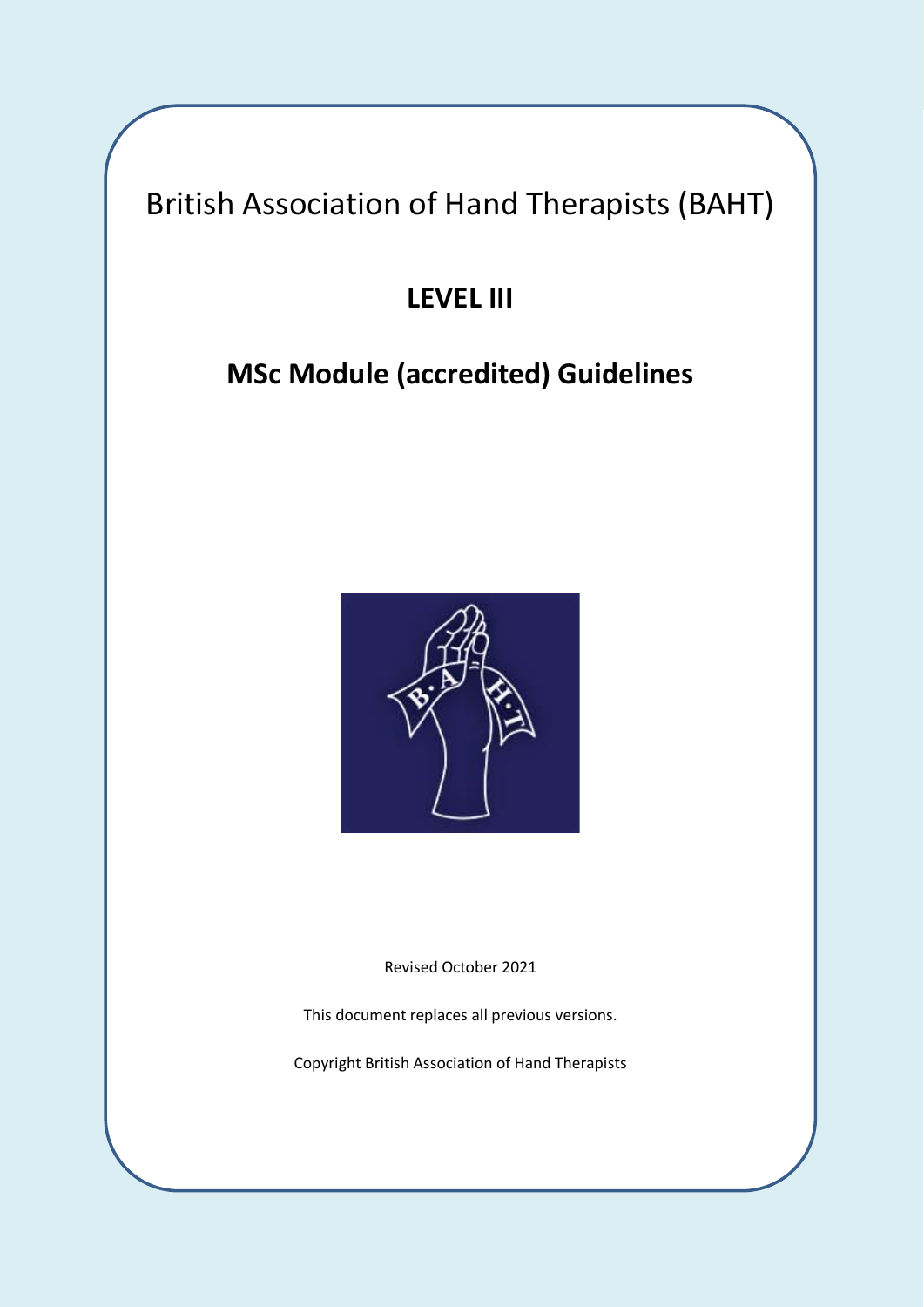| <b>SECTION</b>                               | <b>PAGE</b> |
|----------------------------------------------|-------------|
| <b>Introduction &amp; Rationale</b>          |             |
| Post-qualification Education in Hand Therapy | $4 - 5$     |
| MSc accredited module process                |             |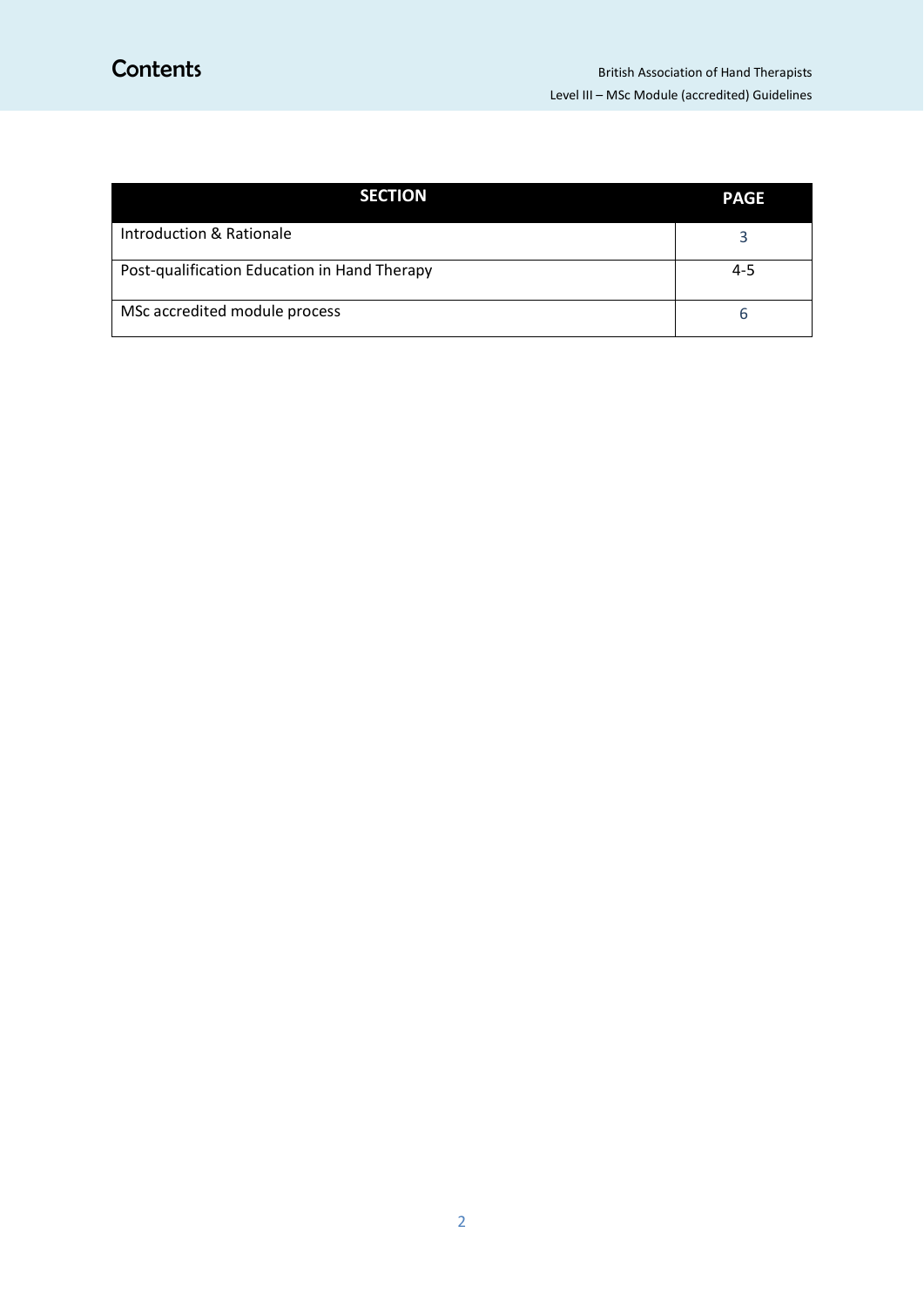## Introduction & Rationale

The BAHT level III post graduate development process is designed for qualified Occupational Therapists and Physiotherapists with proven knowledge in the field of hand therapy who have successfully completed BAHT level I & II courses or Accreditation of Prior Learning *(*APL), gained the required number of British Association of Hand Therapists (BAHT) points & are a member of the British Association of Hand Therapists (BAHT).

The learning outcome of level III & submitted for 5 BAHT accreditation points must be relevant to the Post-qualification Hand Therapy Education Programme of the British Association of Hand Therapists (BAHT). Level III promotes recognition of professional competence in a specialist aspect of hand therapy to improve the quality of patient care & foster evaluation, audit & research in hand therapy.

It is anticipated that therapists with five or more years of practice within the speciality of hand therapy will consider applying for Level III while pursuing the goal of Accredited Hand Therapist (AHT). This document provides a summary of the different routes available for therapists to gain BAHT level III points.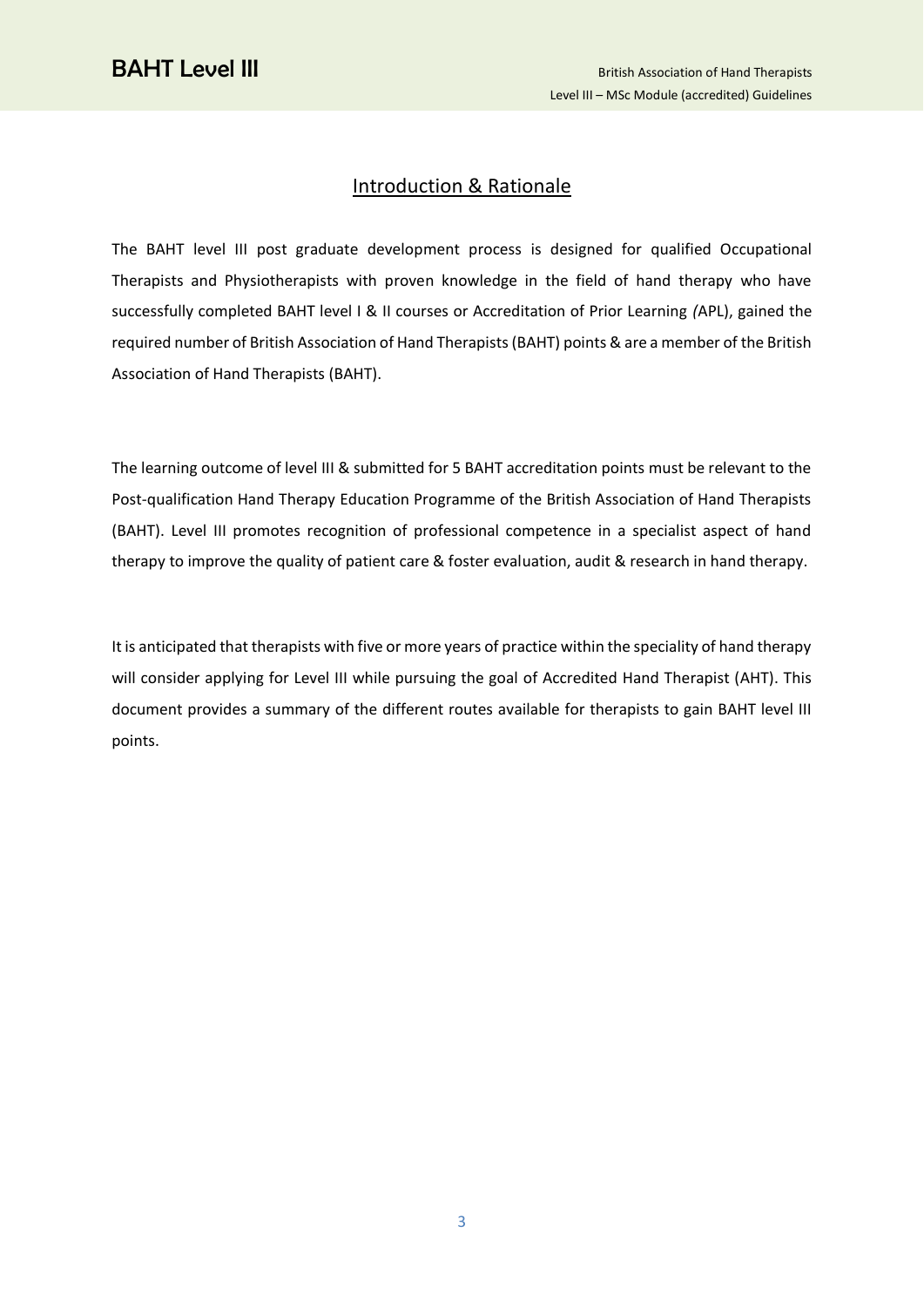# Post-qualification Hand Therapy Education Programme

#### **LEVEL I**

The Level I Course is designed for therapists with minimal or no experience of hand injuries & conditions & for therapists who wish to refresh their basic knowledge of, & skills in, the field of hand therapy. It will promote recognition for professional competence & will improve the quality of patient care *(BAHT Guidelines Level I Course).* For therapists with more than 2 years' experience of hand therapy practice please refer to the Level I APL process (see BAHT level I guidelines).

#### *One Point is awarded for successful completion of the Level I process.*

#### **LEVEL II**

The Level II Course/Process is designed for therapists with proven experience in the field of hand therapy who have successfully completed an accredited Level I Course or APL route (therapists who have at least 2 years' experience in hand therapy). Level II courses promote recognition for professional competence in a specialist aspect of hand therapy; improve the quality of hand care; & foster evaluation & research in hand therapy *(BAHT Guidelines Level II Course).* If a candidate wishes to submit evidence of prior learning to achieve two BAHT level II points information & evidence must meet requirements of the APL level II process *(BAHT Guidelines Level II APL)*.

#### *Two points are awarded per course/APL application for successful completion. 6 Level II points are required at level II. Each two points must be gained in a different specialist area of hand therapy.*

#### **LEVEL III**

This level offers members of BAHT a challenging opportunity to demonstrate their advanced knowledge of hand therapy. Five BAHT points are awarded for successful completion of Level III. Level III can be gained in a number of ways, described in more detail on page 5.

#### *Five Points are awarded for successful completion of the Level III process.*

The structure for education & training is set out in Table 1.

#### For ALL level III routes see individual guidelines on the BAHT website - The BAHT Education Process (Route to AHT)

For ALL level III queries please email [baht.level3@gmail.com](mailto:baht.level3@gmail.com)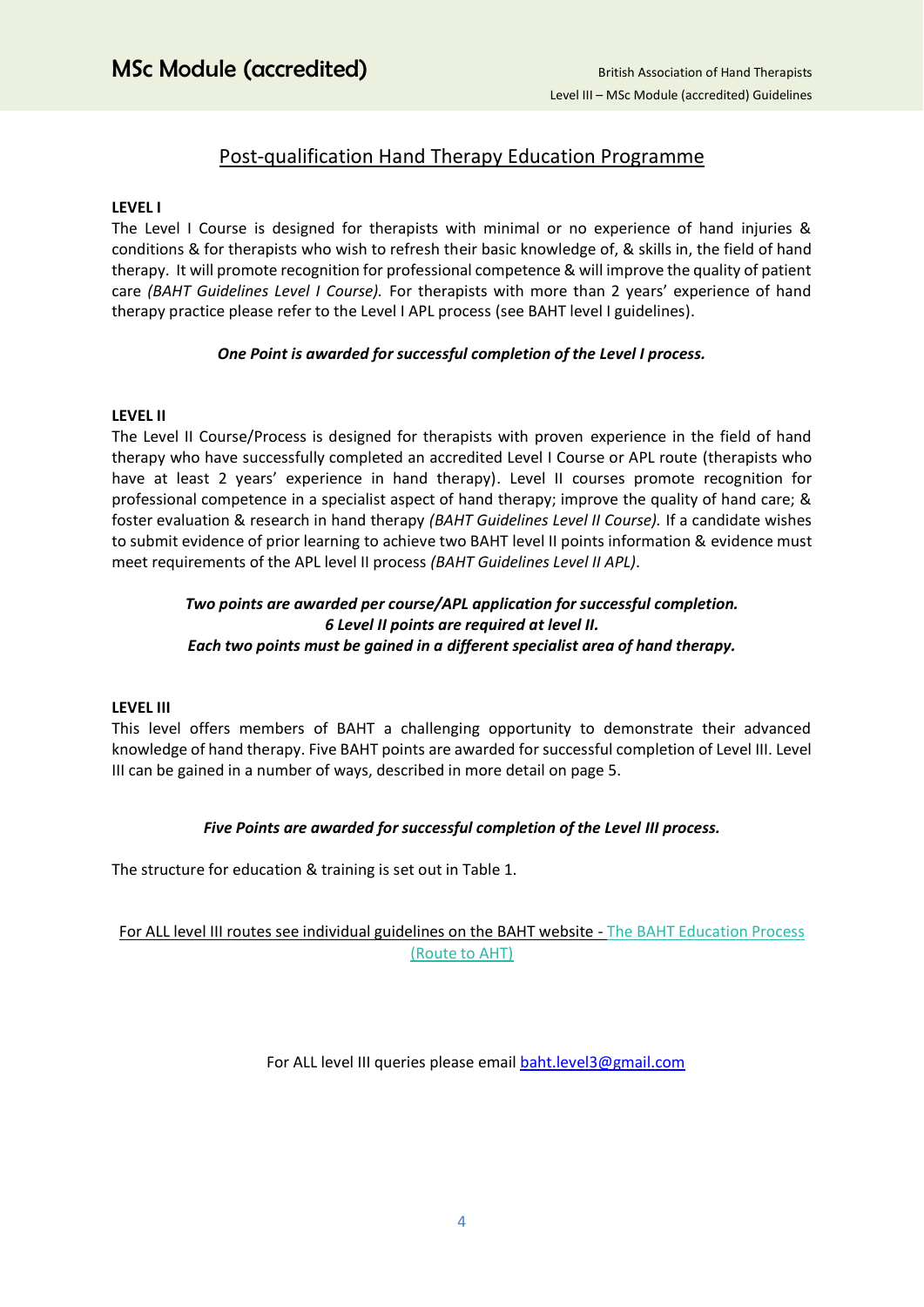# **TABLE 1: Progression of Post-qualification Education in Hand Therapy (BAHT)**

| <b>LEVEL</b> | <b>Target</b><br>population                                                                          | <b>Content</b>                                                                                                                                                                         | <b>Assessment</b>                                                                                                                                                                                                                                                                                                                        | <b>Outcome</b>                                                                                                      | Sum of<br><b>BAHT</b><br>points |
|--------------|------------------------------------------------------------------------------------------------------|----------------------------------------------------------------------------------------------------------------------------------------------------------------------------------------|------------------------------------------------------------------------------------------------------------------------------------------------------------------------------------------------------------------------------------------------------------------------------------------------------------------------------------------|---------------------------------------------------------------------------------------------------------------------|---------------------------------|
| Level I      | OT/PT therapist                                                                                      | Introductory<br>course<br>see Course<br>Guidelines                                                                                                                                     | BAHT designed exam.<br>short answer/MCQs<br>1 hour                                                                                                                                                                                                                                                                                       | Certificate<br>Value = $1$<br>point<br>Eligibility for<br>Level II                                                  | $\mathbf{1}$                    |
| Level II     | OP/PT specialist<br>Eligibility via<br>Level I<br>Or<br>Indicative<br>experience via<br>APL process  | Specialist course<br>see Course<br>Guidelines<br>(17 hours contact<br>teaching)                                                                                                        | Two forms of<br>assessment<br>during/after the course,<br>e.g. examination during<br>course & written<br>assignment submitted<br>afterwards                                                                                                                                                                                              | Certificate<br>Value = $2$<br>points per<br>Level II<br>course<br>Maximum 6<br>points.<br>Eligibility-<br>Level III | $\overline{\mathbf{z}}$         |
| Level III    | OT/PT specialist<br>Eligibility via<br>Level II<br>Or<br>Indicative<br>experience via<br>APL process | In-depth study<br><b>MSc Modules</b><br>(accredited &<br>non-accredited)<br><b>Hand Therapy</b><br>Journal article<br>APL (prior<br>learning less than<br>3 years since<br>completion) | Written paper assessed<br>by 2 independent<br>reviewers.<br>Via University<br>assessment process<br>only for accredited<br>modules or additional<br>application to BAHT ESC<br>for recognition of a<br>non-accredited module.<br>Proof of publication &<br>ownership statement<br>Written work assessed<br>by 2 independent<br>reviewers | Certificate<br>Value = $5$<br>points                                                                                | 12                              |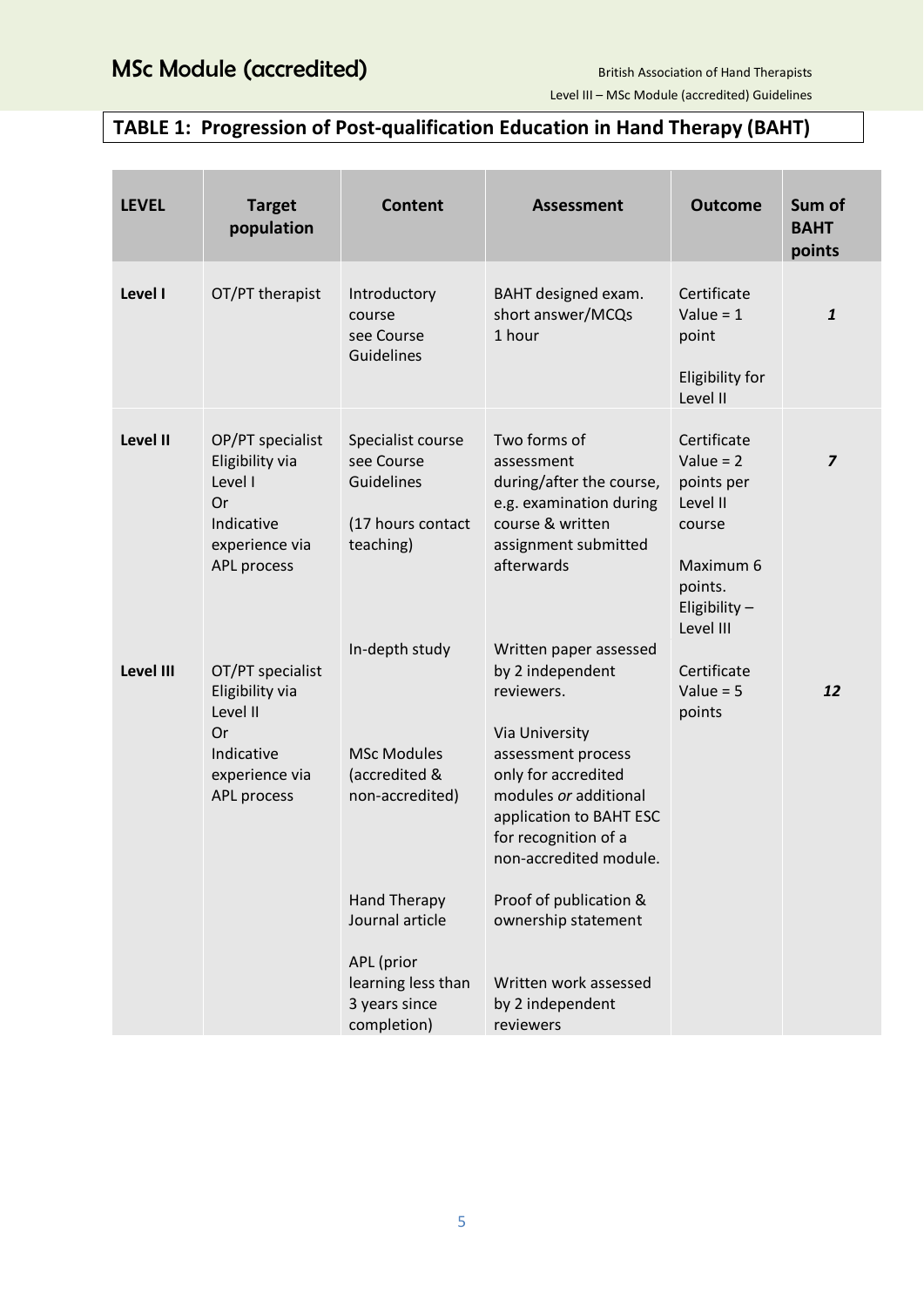# **Methods of gaining Level III BAHT Points**

### **MSc Module (accredited)**

Five Level III points will be issued to candidates meeting the criteria laid out below for BAHT MSc accredited modules.

BAHT MSc accredited modules are modules that have already been reviewed & deemed to be equitable with 5 BAHT Level III points by the BAHT education subcommittee (ESC).

Delegates successfully completing all aspects of the relevant BAHT MSc accredited modules will automatically be awarded their Level III certificate & BAHT level III points (5 points), once the respective University notifies the ESC of eligible candidates.

The current MSc accredited Modules are:

- University of Nottingham MSc Module Upper Limb Injection Therapy Module (level 7 20 credits).
- University of Essex MSc Module Leading Change in Healthcare Module (previously known as Work Based Learning) (level 7 30 credits).

*Therapists may have completed/wish to complete an MSc module outside of the BAHT MSc accredited modules listed above. If this module is specifically relevant to their learning & development within Hand & upper limb therapy practice it may be suitable for Level III accreditation. In these circumstances' therapists can apply to have their module considered by the ESC by completing an application form & reflective piece of work – see BAHT level III MSc non-accredited module guidelines.*